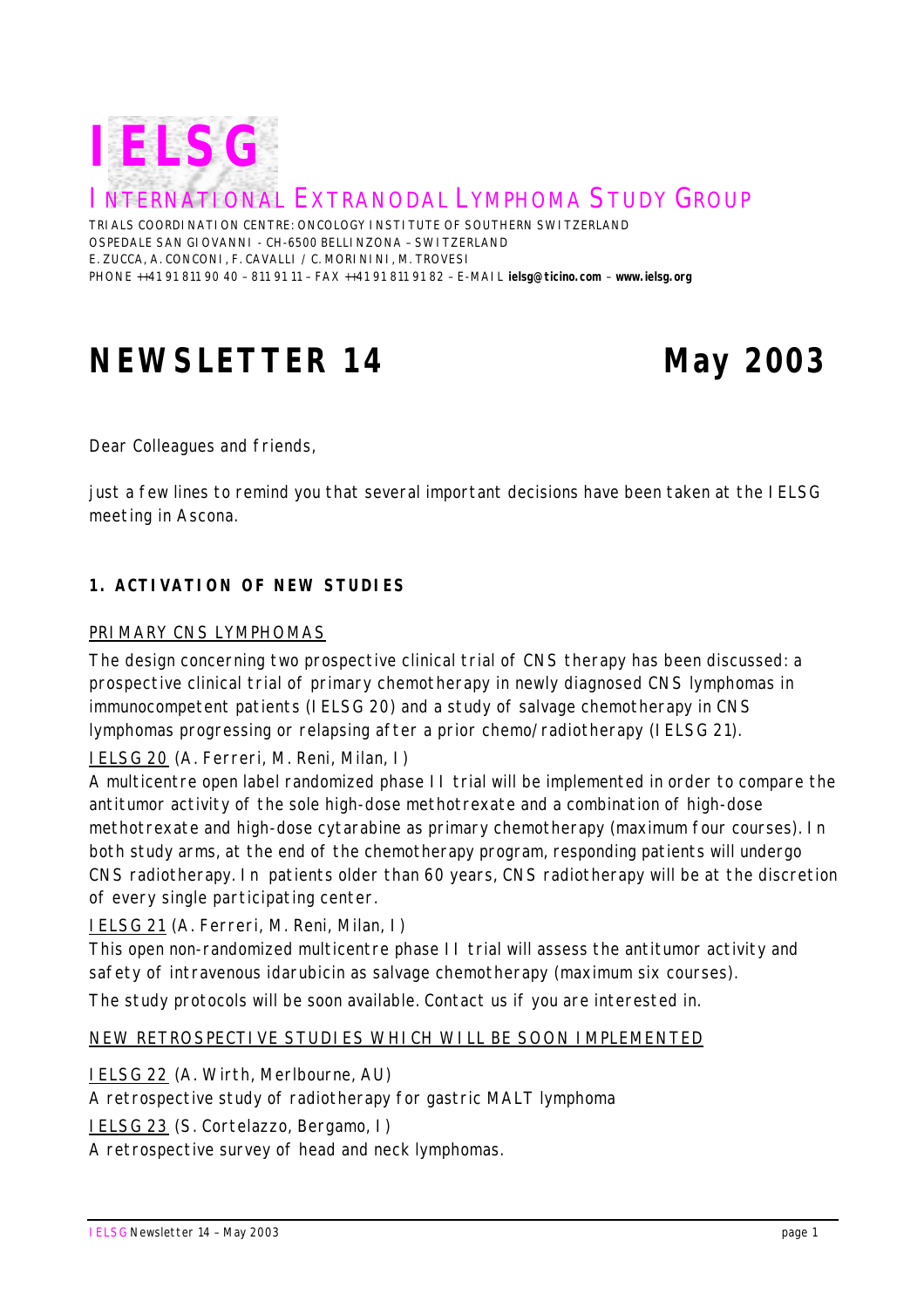# **2. REMEMBER THE ONGOING STUDIES**

## OPEN PROSPECTIVE CLINICAL TRIALS

### IELSG 4 *(G. Martinelli, Milan, I)*

Prospective randomized trial of chemotherapy vs chemotherapy plus irradiation in diffuse large-cell gastric lymphoma. *Accrual at May 15, 2003: 46 patients*

IELSG 10 *(U. Vitolo, Turin, I)*

A phase II study of R-CHOP, with intrathecal methotrexate followed by radiotherapy, in patients with primary testicular non-Hodgkin's lymphoma. *Accrual at May 15, 2003: 25 patients*

IELSG 19 *(E. Zucca, Bellinzona, Ch)*

Multicenter randomized trial of Chlorambucil versus Chlorambucil plus Rituximab in extranodal marginal zone B-cell lymphoma of mucosa associated lymphoid tissue (MALT lymphoma). *Accrual at May 15, 2003: 16 patients*

### OPEN RETROSPECTIVE STUDIES (UNTIL SEPTEMBER 2003)

IELSG 14 *(D. Christie, Tugun, AU)*

A retrospective evaluation of primary bone lymphoma. *Accrual at May 15, 2003: 160 patients*

IELSG 15 *(G. Martinelli, Milan, I)*

A retrospective international study of primary lymphoma of the breast.

*Accrual at May 15, 2003: 163 patients*

Please contact the IELSG Studies coordination team (*ielsg@ticino.com*) or look at the trial page of the IELSG website (http://www.ielsg.org/trialsonfr.html) for detailed information.

# **3. IELSG BY LAWS**

A more formal structure of the group is required. The IELSG will be registered in Switzerland as an international non-profit association. A provisional IELSG Board of Directors has generated a proposal for the IELSG by laws (which have been kept as simple as possible following the reccomandation of the general assembly during the last Ascona meeting). These by laws are reported below. If you have any suggestions or comments regarding the IELSG by laws, that you would like to be examinated, please send them before the end of June to the IELSG Central Office (ielsg@ticino.com).

*Best wishes.*

*F. Cavalli, A. Conconi, C. Morinini, M. Trovesi, E. Zucca*